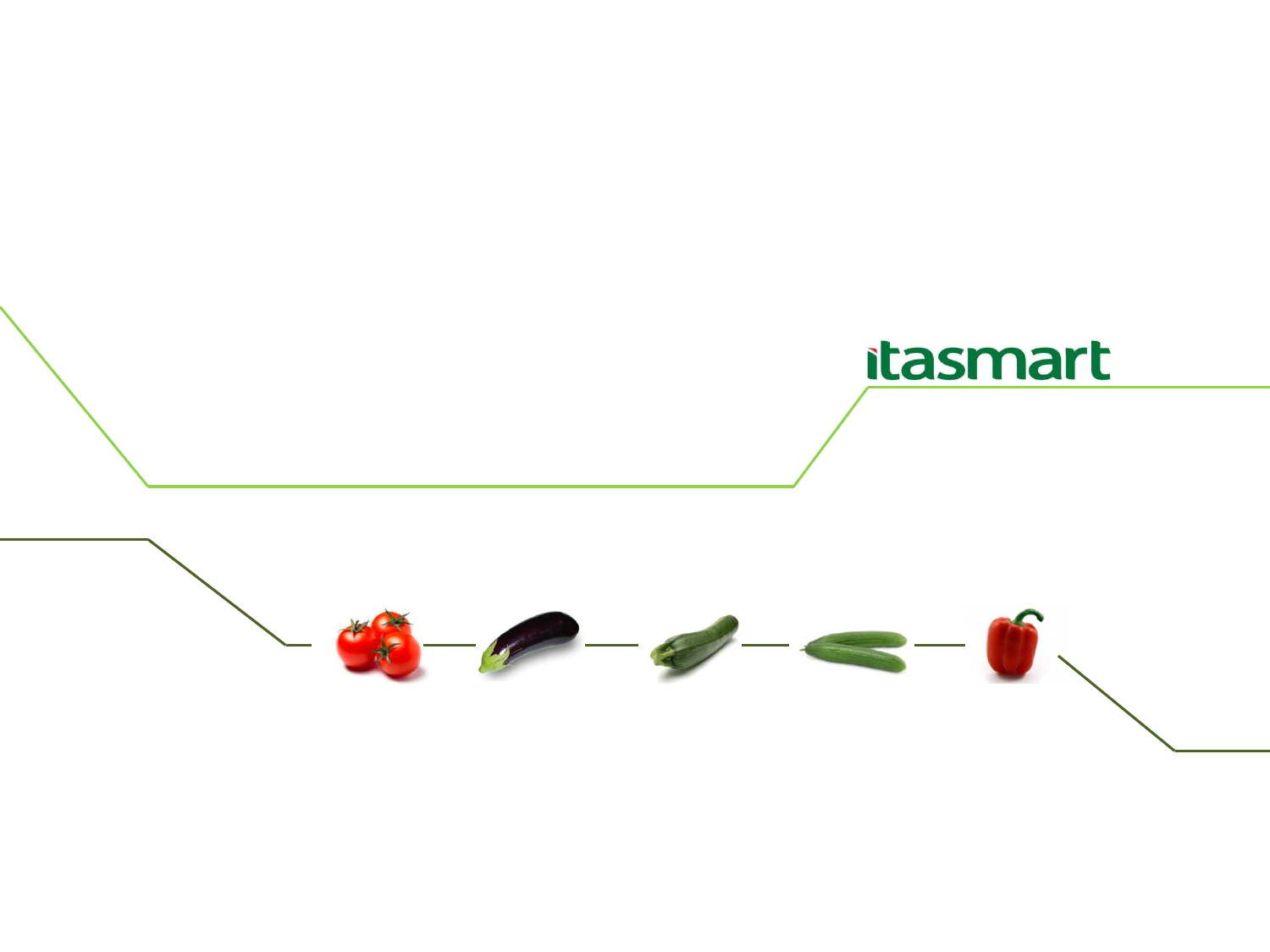#### **ABOUT US**

ITASMART is a trading company of the main fruit and vegetable products by Sicily. We work in direct contact with local producers, combining a constant growth with the mission of developing the greatest possible specialization for quality and variety of the produce offered, introducing new varieties, innovations and services made to measure for modern retail channels, and company's organizational and management efficiency.

#### **QUALITY**

•Application of production process control procedures, with integrated farming protocols and GLOBALGAP •A staff of technical specialists for assistence to companies

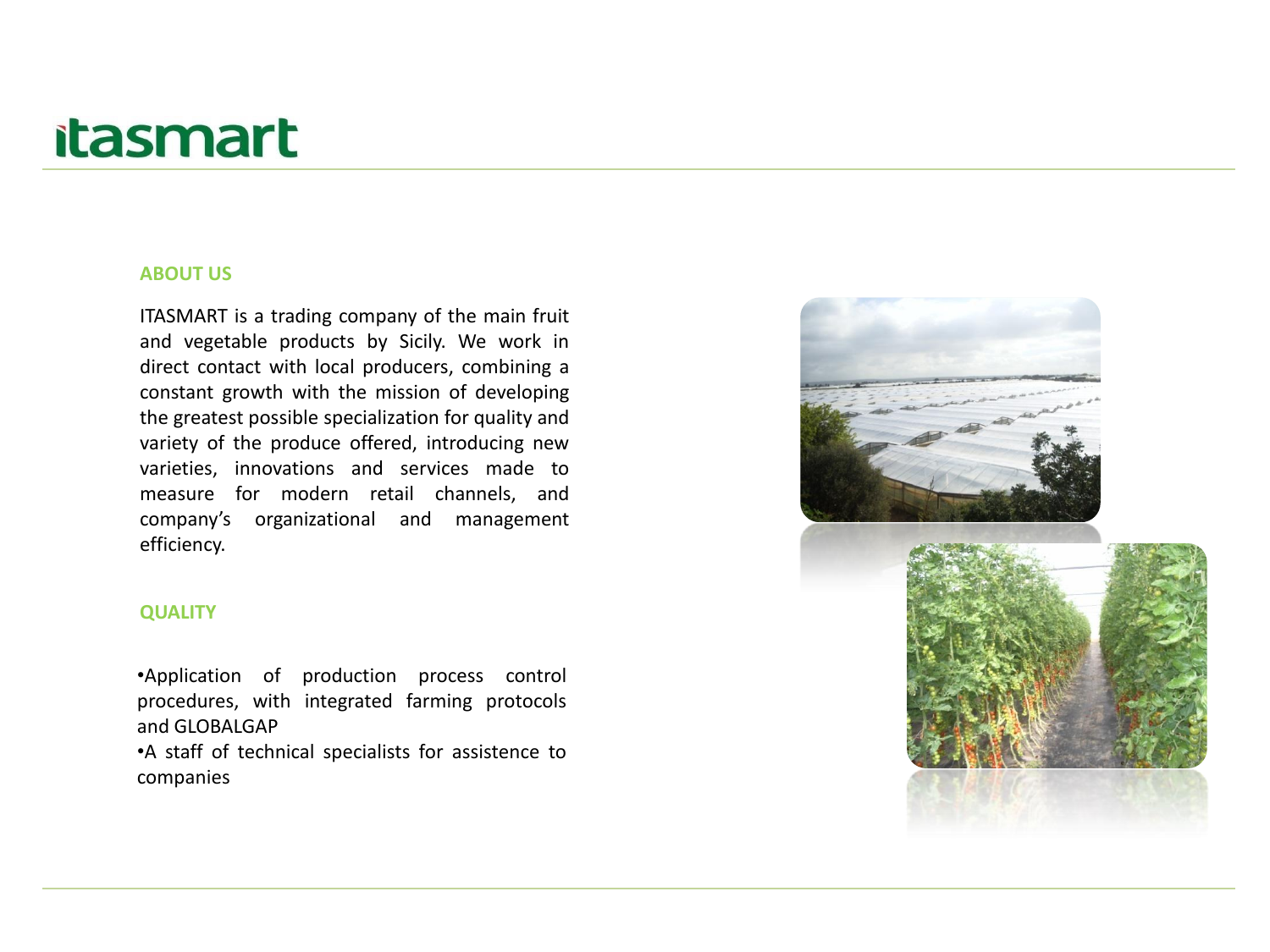|                     |                                  |                              |                     | Packaging    |             |             |                                         |                |                  |     |             | <b>Pallet</b>            |                          |                |                |                  |                  |                  | <b>Pallet</b>             |                |                  |                |
|---------------------|----------------------------------|------------------------------|---------------------|--------------|-------------|-------------|-----------------------------------------|----------------|------------------|-----|-------------|--------------------------|--------------------------|----------------|----------------|------------------|------------------|------------------|---------------------------|----------------|------------------|----------------|
|                     |                                  |                              |                     |              |             |             |                                         |                |                  |     |             |                          | (package)                |                |                |                  |                  |                  |                           | (package)      |                  |                |
|                     |                                  |                              |                     |              |             |             |                                         |                |                  |     |             | 1x1.20m                  |                          |                |                |                  |                  |                  | 0.80 x 1.20 m             |                |                  |                |
| <b>Tomato</b>       | Product availability<br>(months) | (days)<br>Product shelf life | Loose               | Double-layer | Tray 250 gr | Tray 500 gr | $\overline{\mathbf{g}}$<br>Net weight 3 | Net weight 5kg | Net weight 10 kg | Net | <b>Bins</b> | 30x40<br>Wooden (aresino | 30x50<br>Wooden (aresino | Wooden (30x40) | Wooden (30x50) | Carton $(30x40)$ | Carton $(30x50)$ | Carton (60x40)   | 30x40)<br>Wooden (aresino | Wooden (30x40) | Carton $(30x40)$ | Carton (60x40) |
| Oblungo (Lancellot) | Nov. - Jun.                      | 20                           |                     |              |             |             |                                         |                | $\mathbf{X}$     |     |             |                          |                          | 140            |                | 140              |                  |                  | 88                        | 112 112        |                  |                |
| Oblungo (Lancellot) | Nov. - Jun.                      | 20                           | $\mathbf{X}$        |              |             |             |                                         |                |                  |     |             | 110                      |                          |                | 140 104        | 140              |                  |                  | 88                        | 112 112        |                  |                |
| Rosso a grappoli    | Nov. - Jun. $15-20$ X            |                              |                     |              |             |             |                                         |                |                  |     |             |                          |                          |                | 140 104 140    |                  |                  |                  |                           | 112 112        |                  |                |
| Rosso a grappoli    | Nov. - Jun. 15-20                |                              |                     | $\mathbf{X}$ |             |             |                                         |                |                  |     |             |                          |                          |                |                | 140              |                  |                  |                           |                | 112              |                |
| Rosso a grappoli    | Nov. - Jun. 15-201               |                              |                     |              |             |             |                                         | $\mathbf{X}$   |                  |     |             |                          |                          |                |                | 140              |                  |                  |                           |                | 112              |                |
| Ciliegio            | Nov. - Jun. I                    | 20                           | $\mathbf{i} \times$ |              |             |             |                                         |                |                  |     |             |                          |                          |                |                | 140 104 140 104  |                  |                  |                           | 112 112        |                  |                |
| Ciliegio            | Nov. - Jun.                      | 20                           |                     | $\mathbf X$  |             |             |                                         |                |                  |     |             |                          |                          |                |                | 240              |                  |                  |                           |                | 192              |                |
| Ciliegio            | Nov. - Jun.                      | 20                           |                     |              | $\mathbf X$ |             |                                         |                |                  |     |             |                          |                          |                |                |                  |                  | 125              |                           |                |                  | 100            |
| Ciliegio            | Nov. - Jun.                      | 20                           |                     |              |             | $\mathbf X$ |                                         |                |                  |     |             |                          |                          |                |                |                  |                  | 125              |                           |                |                  | 100            |
| Ciliegio            | Nov. - Jun.                      | 20                           |                     |              |             |             | $\mathbf{X}$                            |                |                  |     |             |                          |                          |                |                | 240              |                  |                  |                           |                | 192              |                |
| Datterino           | Nov. - Jun. $15-20$ X            |                              |                     |              |             |             |                                         |                |                  |     |             |                          |                          |                |                | 140 104 140 104  |                  |                  |                           | 112 112        |                  |                |
| Datterino           | Nov. - Jun. 15-20                |                              |                     | $\mathbf{X}$ |             |             |                                         |                |                  |     |             |                          |                          |                |                | 240              |                  |                  |                           |                | 192              |                |
| Datterino           | Nov. - Jun. 15-20                |                              |                     |              | $\mathbf X$ |             |                                         |                |                  |     |             |                          |                          |                |                |                  |                  | 1251             |                           |                |                  | 100            |
| Datterino           | Nov. - Jun. $15-20$              |                              |                     |              |             | $\mathbf X$ |                                         |                |                  |     |             |                          |                          |                |                |                  |                  | 125 <sup>1</sup> |                           |                |                  | 100            |
| Datterino           | Nov. - Jun. $15-20$              |                              |                     |              |             |             | $\mathbf X$                             |                |                  |     |             |                          |                          |                |                | 240              |                  |                  |                           |                | 192              |                |
| Piccadilly          | Nov. - Jun. $15-20$ X            |                              |                     |              |             |             |                                         |                |                  |     |             | 110                      |                          | 140 104        |                | 140 104          |                  |                  | 88                        | 112 112        |                  |                |
| Piccadilly          | Nov. - Jun. 15-201               |                              |                     |              |             |             |                                         | $\mathbf X$    |                  |     |             |                          |                          |                |                | 140              |                  |                  |                           |                | 112              |                |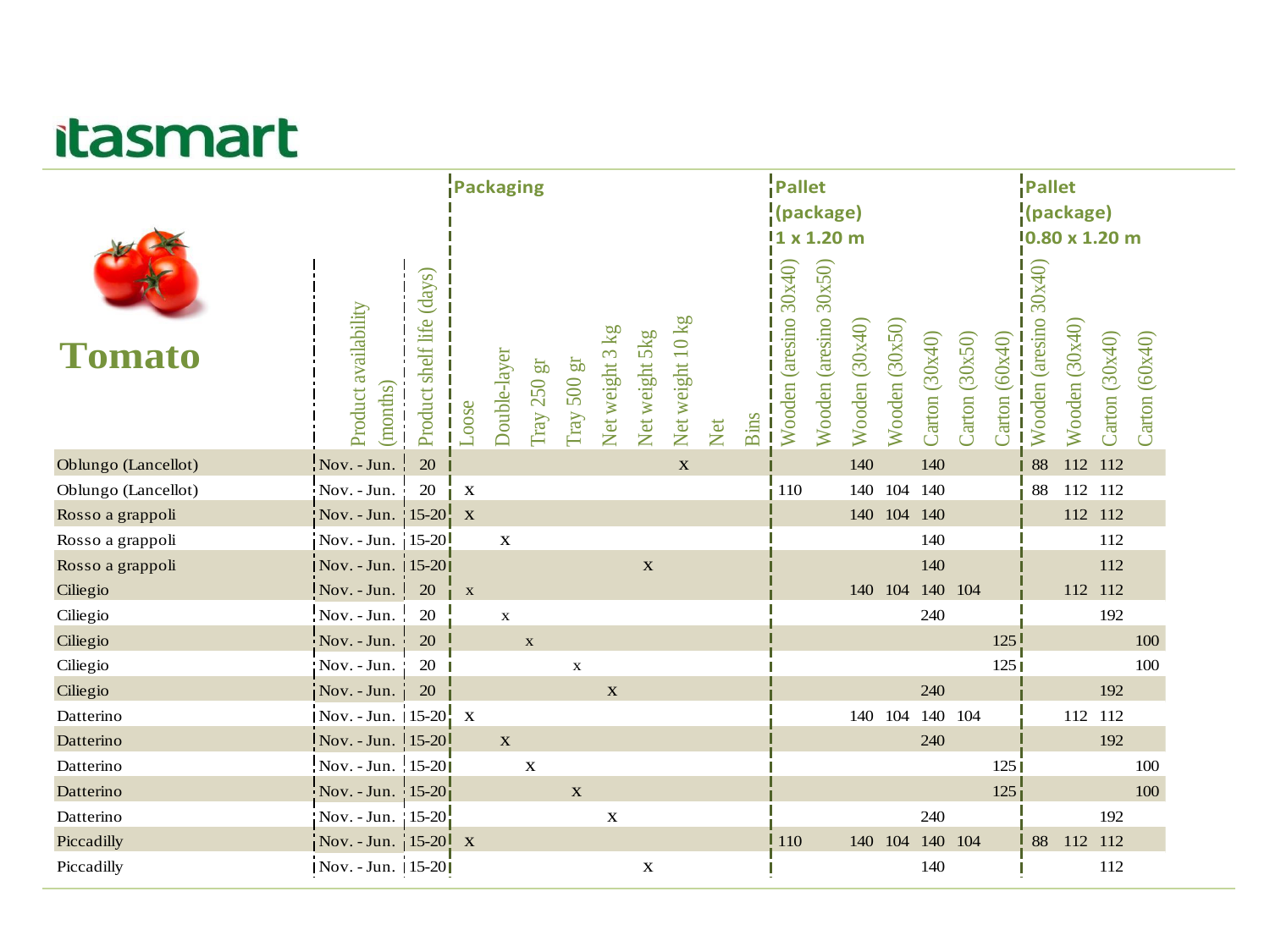|                  |                                  |                              | Packaging    |              |             |                |                             |           |                |                     |     | Pallet<br>1 x 1.20 m        | (package)                   |                   |                  |                   |                   |                    | Pallet             | (package)<br>0.80 x 1.20 m |                  |                   |
|------------------|----------------------------------|------------------------------|--------------|--------------|-------------|----------------|-----------------------------|-----------|----------------|---------------------|-----|-----------------------------|-----------------------------|-------------------|------------------|-------------------|-------------------|--------------------|--------------------|----------------------------|------------------|-------------------|
| <b>Eagplants</b> | Product availability<br>(months) | (days)<br>Product shelf life | Single-layer | Double-layer | -oose       | 12<br>Tray 250 | $\overline{50}$<br>Tray 500 | Tray 3 kg | Net weight 5kg | 10 kg<br>Net weight | Net | 30x50<br>(aresino<br>Wooden | 30x50<br>(padella<br>Wooden | (30x50)<br>Wooden | Carton $(30x40)$ | (30x50)<br>Carton | (60x40)<br>Carton | (30x50)<br>Plastic | (30x40)<br>Plastic | (30x40)<br>Carton          | Carton $(60x40)$ | (30x40)<br>Wooden |
| Tonda            | Oct. - Jun. 10-15                |                              | $\mathbf{X}$ |              |             |                |                             |           |                |                     |     |                             | 104                         |                   |                  | 104               |                   |                    |                    |                            |                  |                   |
| Tonda            | Oct. - Jun. $10-15$              |                              |              | X            |             |                |                             |           |                |                     |     | 88                          |                             |                   |                  |                   |                   | 88                 |                    |                            |                  |                   |
| Long             | Oct. - Jun. $ 10-15 $            |                              |              |              | $\mathbf X$ |                |                             |           |                |                     |     | 88                          |                             |                   |                  | 104               |                   | 88                 |                    |                            |                  |                   |
| Violet           | Oct. - Jun. $10-15$ x            |                              |              |              |             |                |                             |           |                |                     |     |                             | 104                         |                   |                  | 104               |                   |                    |                    |                            |                  |                   |
| Violet           | Oct. - Jun. 110-151              |                              |              | $\mathbf X$  |             |                |                             |           |                |                     |     | 88                          |                             |                   |                  |                   |                   | 88 l               |                    |                            |                  |                   |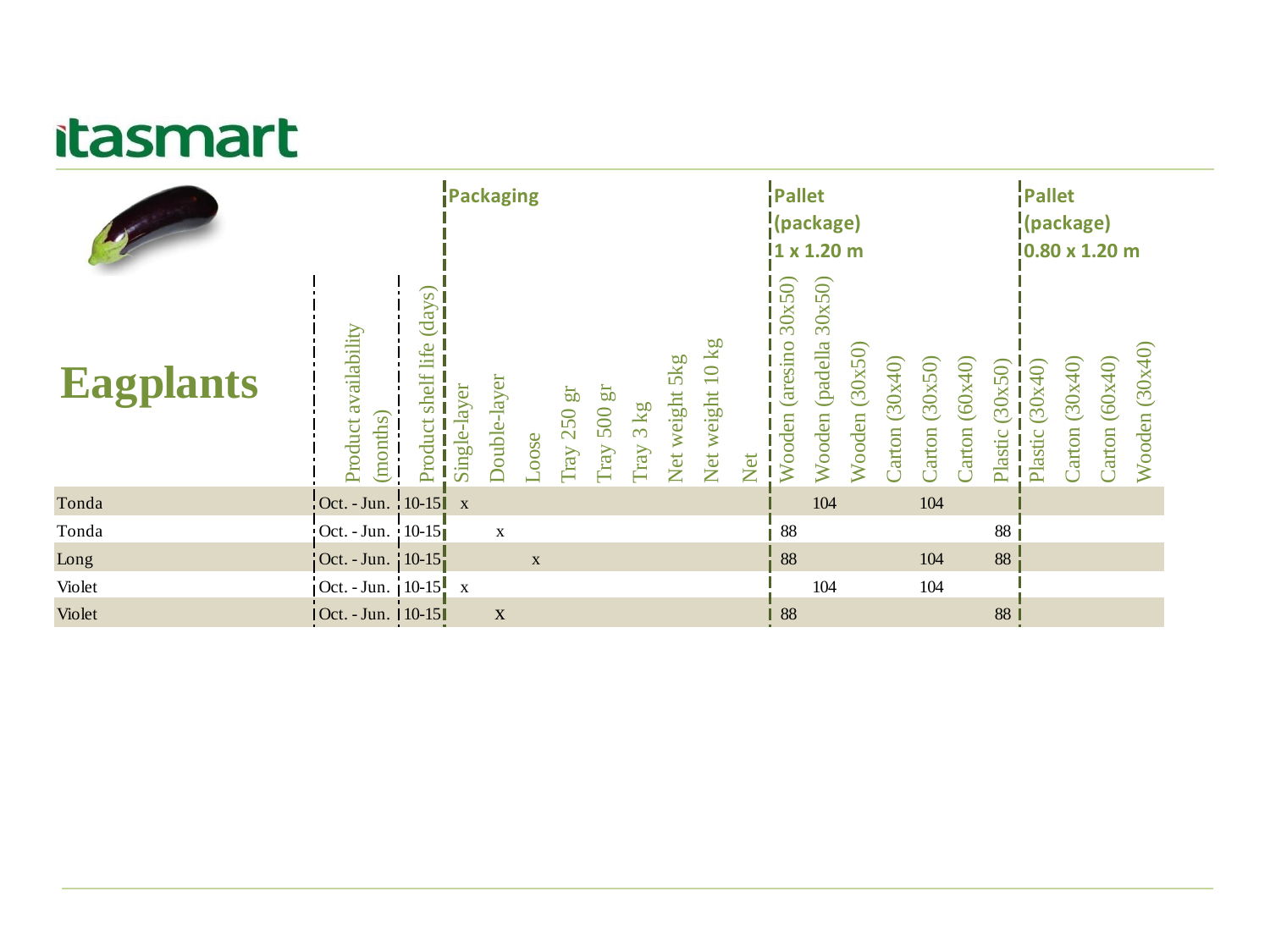|                 |                                                     |                                 | Packaging    |              |                             |                |                    |                |                     |     |             | Pallet<br>(package)<br>11 x 1.20 m |                             |                   |                  |                   |                   |                    | Pallet<br>(package)<br>10.80 x 1.20 m |                   |                  |                   |
|-----------------|-----------------------------------------------------|---------------------------------|--------------|--------------|-----------------------------|----------------|--------------------|----------------|---------------------|-----|-------------|------------------------------------|-----------------------------|-------------------|------------------|-------------------|-------------------|--------------------|---------------------------------------|-------------------|------------------|-------------------|
| <b>Zucchini</b> | availability<br>(months)<br>Product                 | (days)<br>life<br>Product shelf | Single-layer | <b>Joose</b> | $\overline{16}$<br>Tray 250 | EQ<br>Tray 500 | 3 kg<br>Net weight | Net weight 5kg | 10 kg<br>Net weight | Net | <b>Bins</b> | 30x40)<br>aresino<br>Wooden        | 30x50<br>(padella<br>Wooden | (30x50)<br>Wooden | Carton $(30X40)$ | (30X50)<br>Carton | (60x40)<br>Carton | (30x40)<br>Plastic | $\frac{1}{(30x40)}$<br>Plastic        | (30X40)<br>Carton | Carton $(60x40)$ | (30x40)<br>Wooden |
| Green bright    | Oct. - Jul.                                         | 10                              |              | $\mathbf X$  |                             |                |                    |                |                     |     |             |                                    |                             |                   |                  |                   |                   | 110 <sup>1</sup>   | 88                                    |                   |                  |                   |
| Green bright    | Oct. - Jul.                                         | 10 <sup>1</sup>                 | $\mathbf{X}$ |              |                             |                |                    |                |                     |     |             |                                    | 104                         |                   |                  | 130 104           |                   |                    |                                       | 104               |                  |                   |
| Green dark      | $Oct. - Jul. 15$                                    |                                 |              | $\mathbf X$  |                             |                |                    |                |                     |     |             |                                    |                             |                   |                  |                   |                   |                    | $110^{18}_{18}$ 88                    |                   |                  |                   |
| Green dark      | Oct. - Jul. $\begin{array}{c c} 15 & x \end{array}$ |                                 |              |              |                             |                |                    |                |                     |     |             |                                    | 104                         |                   |                  | 130 104           |                   |                    |                                       | 104               |                  |                   |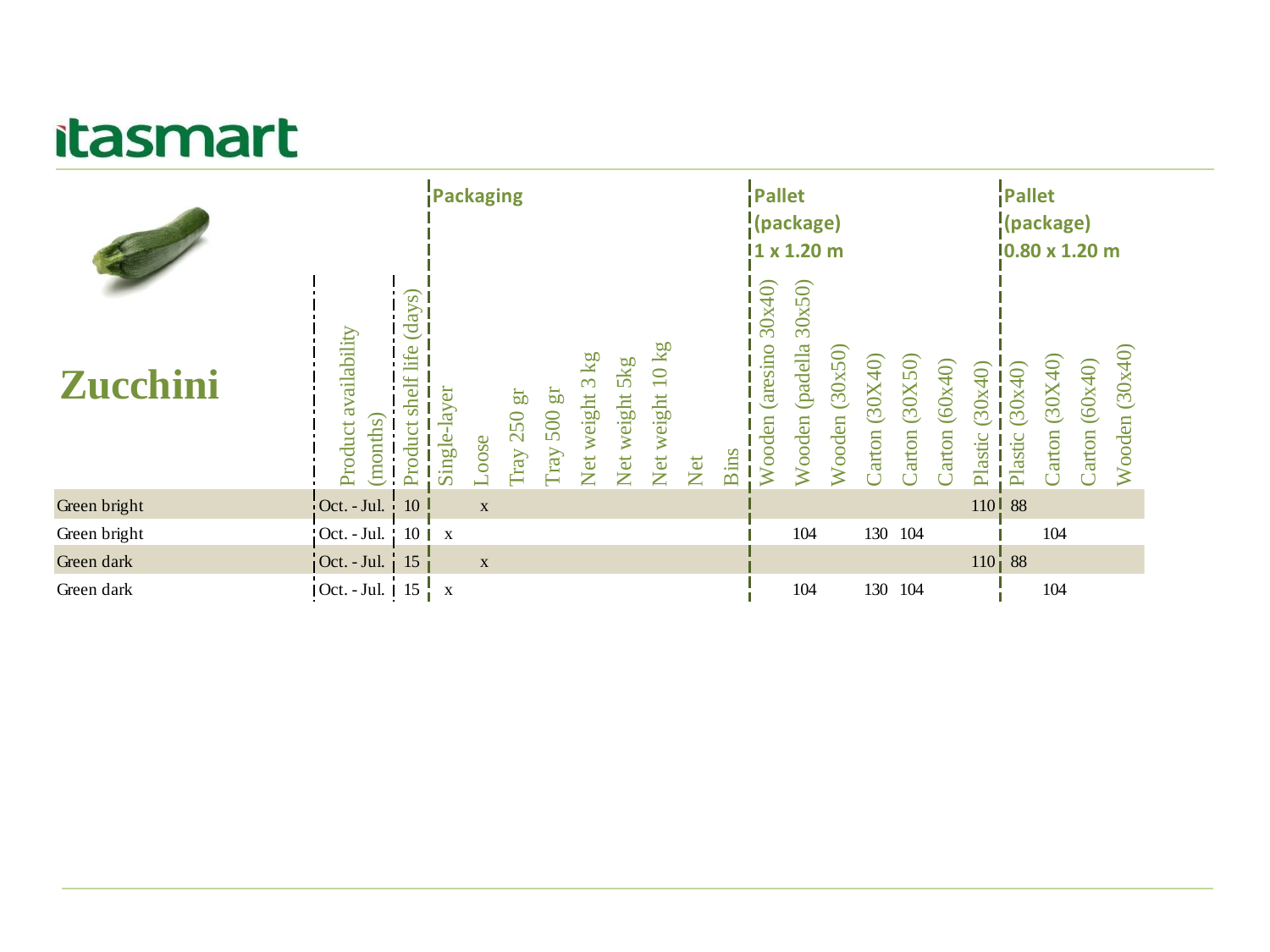|                 |                                     |                                                                 | Packaging        |              |               |                          |                   |                                               |                       |                     |     | Pallet<br>(package)<br>11 x 1.20 m |                             |                   |                   |                   |                   |                    | Pallet<br>(package)<br>10.80 x 1.20 m |                   |                          |                   |
|-----------------|-------------------------------------|-----------------------------------------------------------------|------------------|--------------|---------------|--------------------------|-------------------|-----------------------------------------------|-----------------------|---------------------|-----|------------------------------------|-----------------------------|-------------------|-------------------|-------------------|-------------------|--------------------|---------------------------------------|-------------------|--------------------------|-------------------|
| <b>Cucumber</b> | availability<br>(months)<br>Product | $\mathbf{S}$<br>$\overline{a}$<br>ರ<br>Life<br>shelf<br>ರ<br>Ĕί | layer<br>Single- | Double-layer | <b>LOOSET</b> | <b>TG</b><br>250<br>Tray | EP<br>500<br>Tray | $\overline{\mathbf{g}}$<br>3<br>weight<br>Net | 5kg<br>weight.<br>Net | weight 10 kg<br>Net | Net | 30x50<br>aresino<br>ooden<br>⋗     | 30x50<br>(padella<br>Wooden | (30x50)<br>Wooden | (30x40)<br>Carton | (30x50)<br>Carton | (60x40)<br>Carton | (30x40)<br>Plastic | (30x40)<br>Plastic                    | (30x40)<br>Carton | (60x40)<br><b>Jarton</b> | (30x40)<br>Wooden |
| Cucumber        | $Oct. - Jun. 20$                    |                                                                 |                  |              | $\mathbf{X}$  |                          |                   |                                               |                       |                     |     |                                    |                             |                   |                   |                   |                   |                    | $110j$ 88                             |                   |                          |                   |
| Cucumber        | Oct. - Jun. $20 \frac{1}{1}$ x      |                                                                 |                  |              |               |                          |                   |                                               |                       |                     |     |                                    | 104                         |                   | 130               | 104               |                   |                    |                                       | 104               |                          |                   |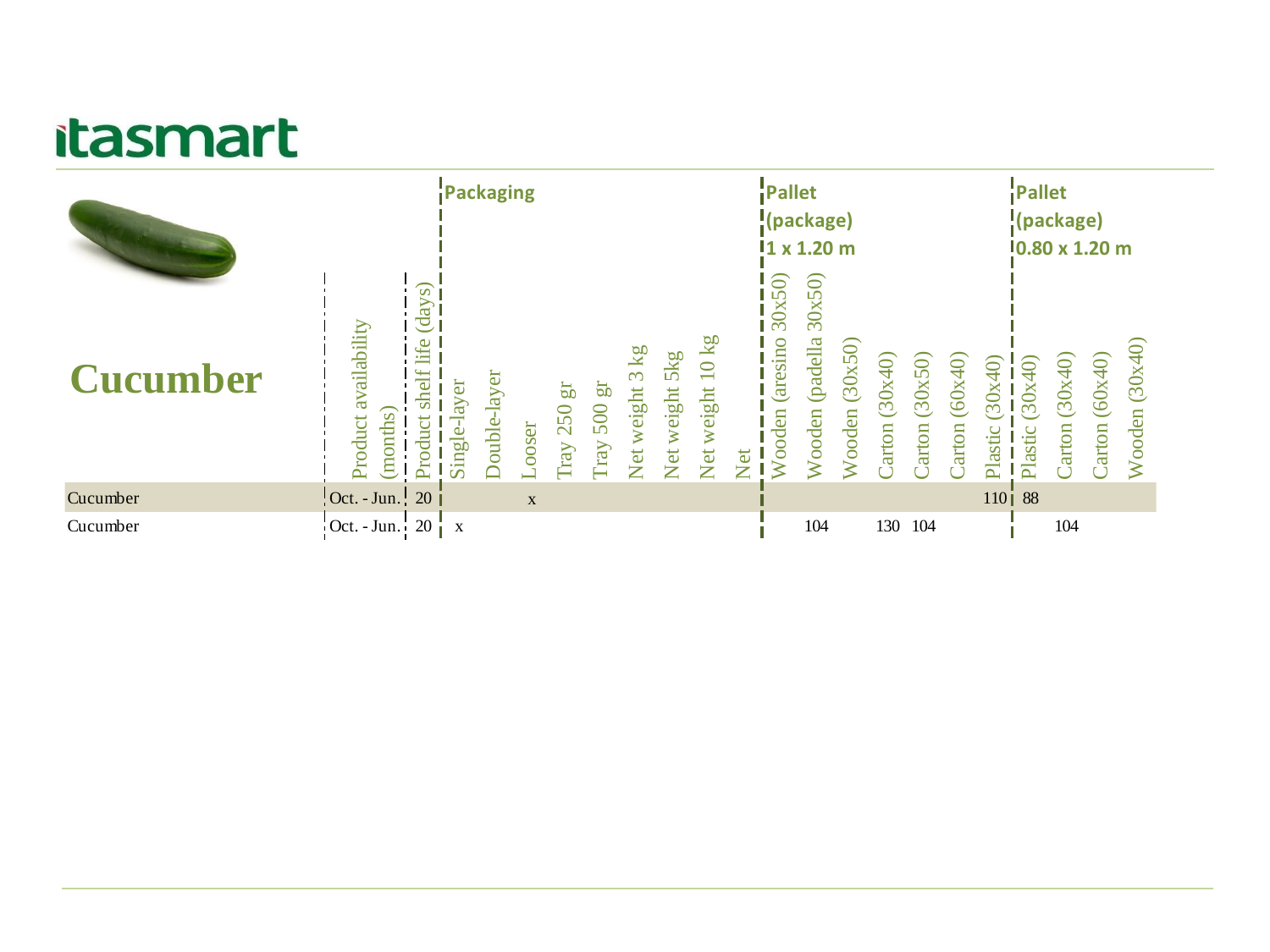|              |                                              |                                       | Packaging    |              |             |                          |                               |                                            |                       |                               |     | Pallet<br>(package)<br>1x1.20m |                              |                   |                   |                   |                   |                    | Pallet             | (package)<br>0.80 x 1.20 m |                   |                             |
|--------------|----------------------------------------------|---------------------------------------|--------------|--------------|-------------|--------------------------|-------------------------------|--------------------------------------------|-----------------------|-------------------------------|-----|--------------------------------|------------------------------|-------------------|-------------------|-------------------|-------------------|--------------------|--------------------|----------------------------|-------------------|-----------------------------|
| <b>Grape</b> | Product availability<br>month <sub>s</sub> ) | (days)<br>life<br>shelf<br>ರ<br>Produ | Single-layer | Double-layer | .ooser      | <b>ED</b><br>250<br>Tray | $\overline{a}$<br>500<br>Tray | $\overline{\mathbf{g}}$<br>weight 3<br>Net | 5kg<br>weight.<br>Net | weight $10 \text{ kg}$<br>Net | Net | 30x50<br>aresino<br>ooden      | 30x40)<br>(padella<br>Wooden | (30x50)<br>Wooden | (30x40)<br>Carton | (30x50)<br>Carton | (60x40)<br>Carton | (30x40)<br>Plastic | (30x40)<br>Plastic | (30x40)<br>Carton          | (60x40)<br>Carton | 30x40<br>(padella<br>Wooden |
| Italia       | Jun.-Oct.                                    | 20                                    |              |              | X           |                          |                               |                                            |                       |                               |     |                                | 130                          |                   | 130               |                   |                   |                    |                    | 104                        |                   | 104                         |
| Vittoria     | May.-Sept.                                   | 20 <sub>1</sub>                       |              |              | $\mathbf X$ |                          |                               |                                            |                       |                               |     |                                | 130                          |                   | 130               |                   |                   |                    |                    | 104                        |                   | 104                         |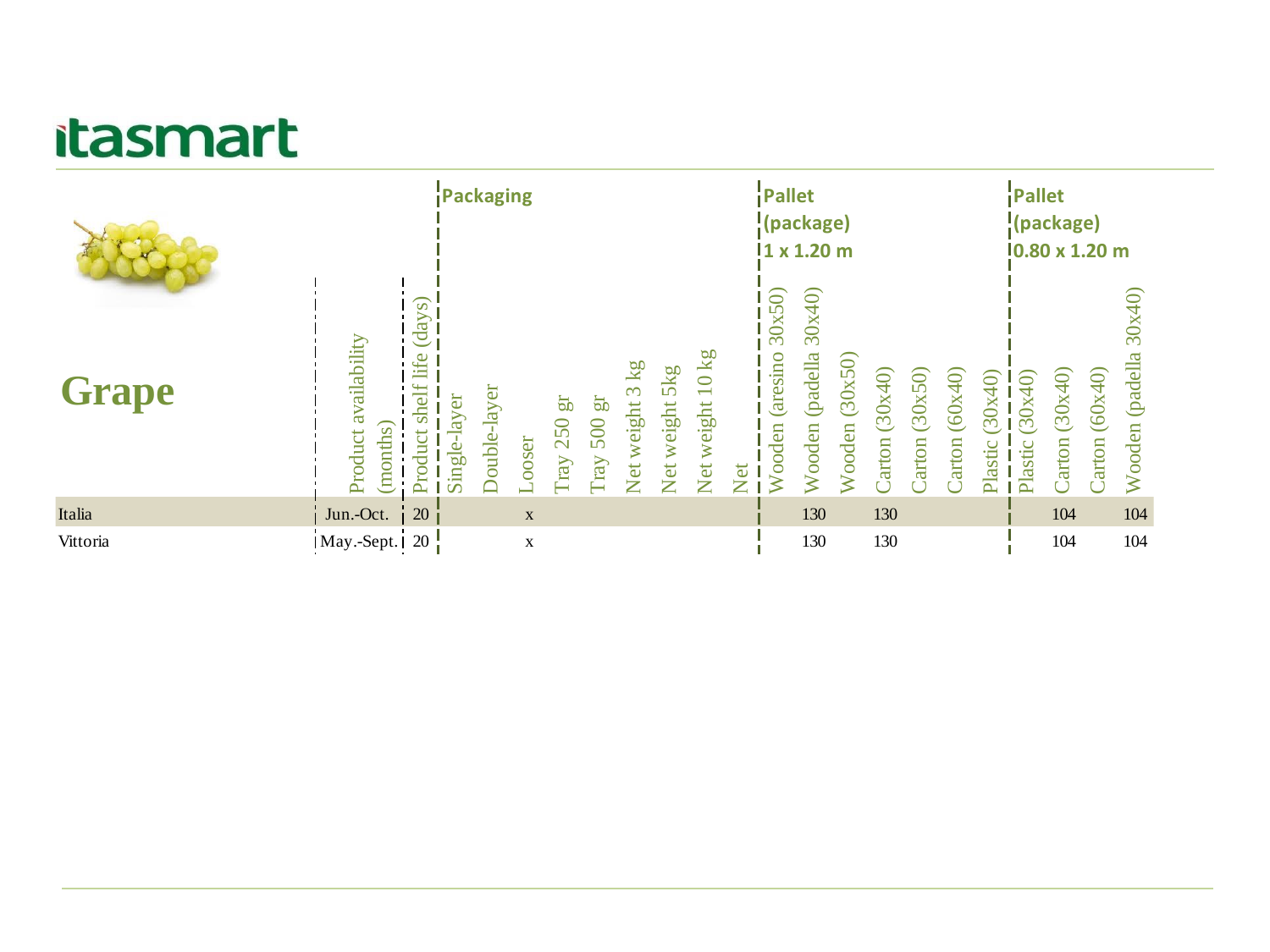|               |                                                          |                                | Packaging    |              |                                |                            |                         |                |                     |     |             | Pallet<br>(package)<br>1 x 1.20 m |                             |                   |                   |                   |                   |                    | Pallet<br>(package)<br>10.80 x 1.20 m |                   |                   |                  |
|---------------|----------------------------------------------------------|--------------------------------|--------------|--------------|--------------------------------|----------------------------|-------------------------|----------------|---------------------|-----|-------------|-----------------------------------|-----------------------------|-------------------|-------------------|-------------------|-------------------|--------------------|---------------------------------------|-------------------|-------------------|------------------|
| <b>Pepper</b> | availability<br>months)<br>Product                       | days)<br>shelf life<br>Product | Single-layer | Oouble-layer | $\overline{16}$<br>250<br>Tray | $500 \mathrm{~gr}$<br>Tray | $k_{g}$<br>Net weight 3 | Net weight 5kg | 10 kg<br>Net weight | Net | <b>Bins</b> | 30x40)<br>aresino<br>Wooden       | 30x50<br>(aresino<br>Wooden | (30x50)<br>Wooden | (60x40)<br>Carton | (30x50)<br>Carton | (30x40)<br>Carton | (30x50)<br>Plastic | 30x40<br>(aresino<br>Wooden           | (30x40)<br>Wooden | (30x40)<br>Carton | Carton $(60x40)$ |
| Red           | Nov. - Jul.                                              | 10 <sup>1</sup>                | $\mathbf{X}$ |              |                                |                            |                         |                |                     |     |             |                                   |                             |                   | 125               |                   |                   |                    |                                       |                   |                   | 100              |
| Red           | Nov. - Jul.                                              | $\vert$ 10                     |              | $\mathbf X$  |                                |                            |                         |                |                     |     |             |                                   | 88                          |                   |                   |                   |                   | 88                 |                                       |                   |                   |                  |
| Yellow        | $\vert \text{Nov.} - \text{Jul.} \vert \vert 15 \vert x$ |                                |              |              |                                |                            |                         |                |                     |     |             |                                   |                             |                   | 125               |                   |                   |                    |                                       |                   |                   | 100              |
| Yellow        | $Nov. - Jul. 15$                                         |                                |              | $\mathbf X$  |                                |                            |                         |                |                     |     |             |                                   | 88                          |                   |                   |                   |                   | 88                 |                                       |                   |                   |                  |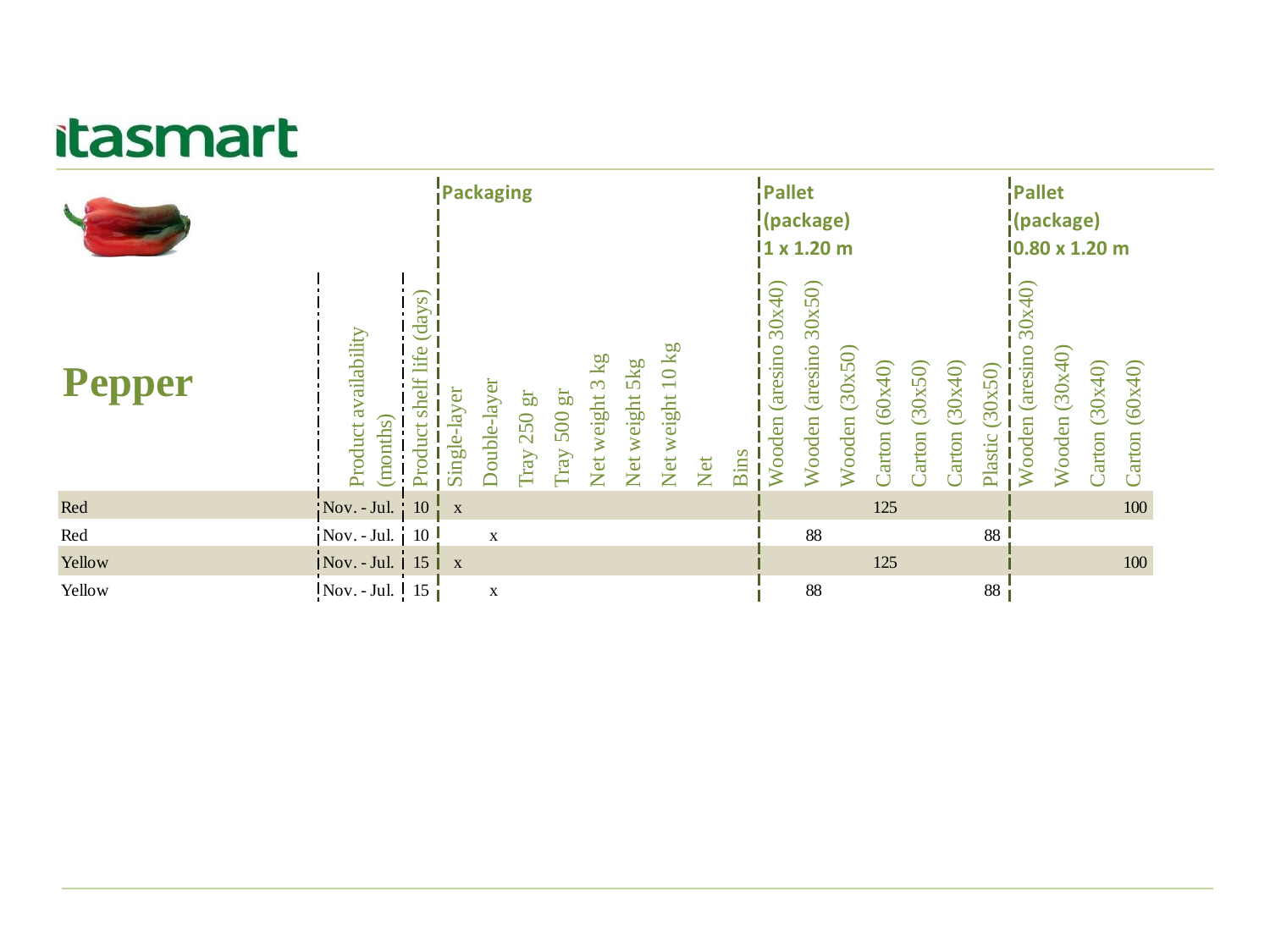|              |                                     |                                    | Packaging    |               |                                   |                               |                                         |                   |                        |             |                                            | Pallet<br>(package)<br>1 x 1.20 m |                             |                   |                   |                   |                    |                   | Pallet             | (package)<br>0.80 x 1.20 m |                   |                       |
|--------------|-------------------------------------|------------------------------------|--------------|---------------|-----------------------------------|-------------------------------|-----------------------------------------|-------------------|------------------------|-------------|--------------------------------------------|-----------------------------------|-----------------------------|-------------------|-------------------|-------------------|--------------------|-------------------|--------------------|----------------------------|-------------------|-----------------------|
| <b>Melon</b> | availability<br>(months)<br>Product | (days)<br>life<br>shelf<br>Product | Single-layer | <b>LOOSET</b> | $\overline{5}$<br><b>Tray 250</b> | $\overline{a}$<br>500<br>Tray | $\overline{\mathbf{g}}$<br>Net weight 3 | 5kg<br>Net weight | 10 kg<br>weight<br>Net | <b>Bins</b> | $\overline{\mathbf{g}}$<br>$\sigma$<br>Net | 30x50<br>(padella<br>ooden<br>⋧   | 30x40<br>(padella<br>Wooden | (30x40)<br>Carton | (30x50)<br>Carton | (60x40)<br>Carton | (30x40)<br>Plastic | (30x50)<br>Wooden | (30x40)<br>Plastic | (30x40)<br>Carton          | (60x40)<br>Carton | Wooden (padella30x40) |
| Retato       | May.-Sept. 20                       |                                    |              | $\mathbf X$   |                                   |                               |                                         |                   |                        |             |                                            | 104                               |                             | 130 130 104       |                   |                   |                    |                   |                    | 104                        |                   | 104                   |
| Yellow       | May.-Sept.                          | 20 j                               |              | $\mathbf X$   |                                   |                               |                                         |                   |                        |             |                                            | 104                               | 130 130 104                 |                   |                   |                   |                    |                   |                    | 104                        |                   | 104                   |
| Water        | Apr.-Sept.                          | 20 <sup>1</sup>                    |              |               |                                   |                               |                                         |                   |                        | $\mathbf X$ |                                            |                                   |                             |                   |                   |                   |                    |                   |                    |                            |                   |                       |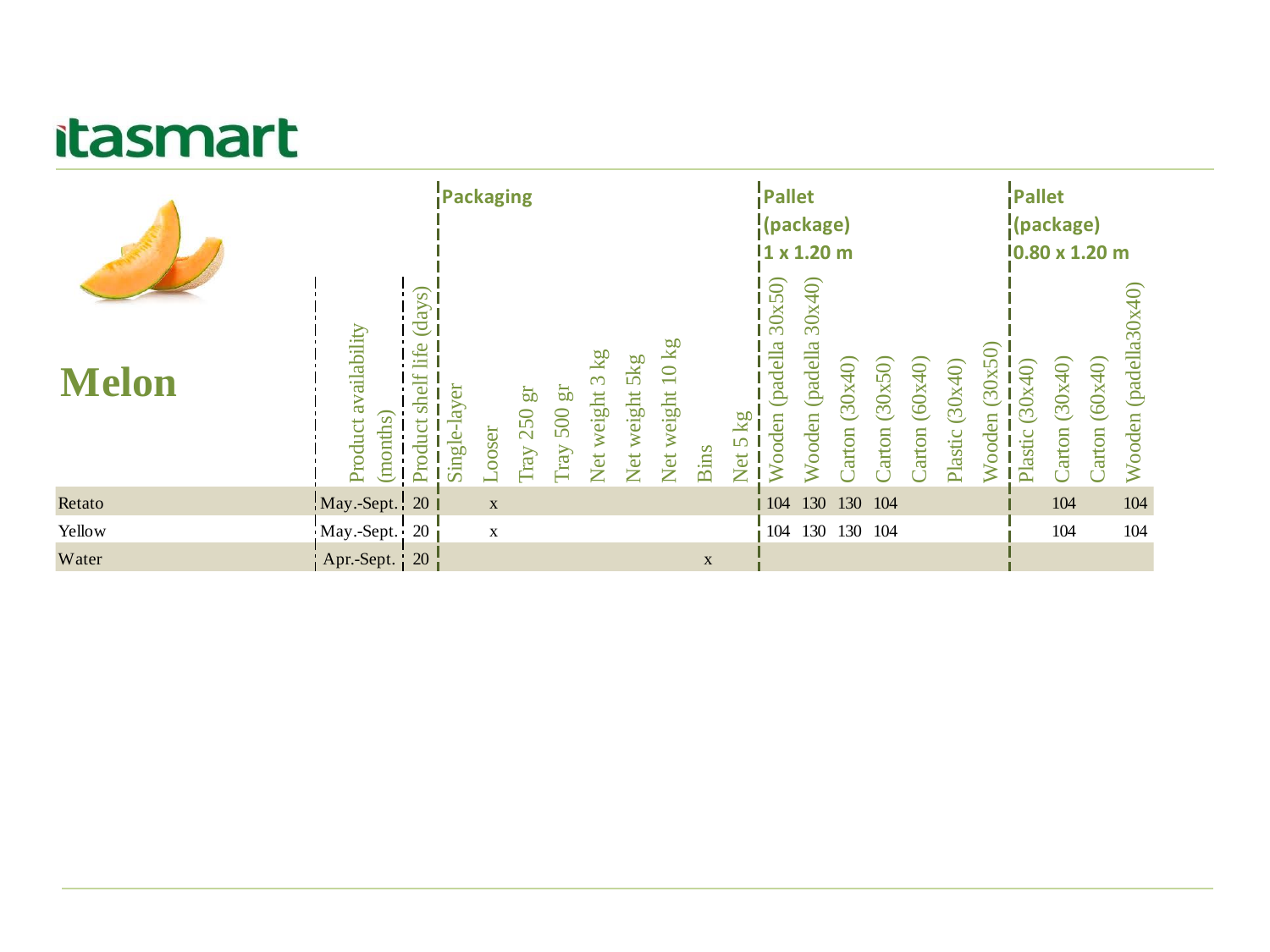|                    |                                                 |                                                                   | Packaging                              |                            |                   |                          |                      |                                                   |             |                 | Pallet<br>(package)<br>11 x 1.20 m         |                                 |                   |                   |                   |                    |                   | Pallet<br>(package)<br>10.80 x 1.20 m |                   |                   |                                   |  |
|--------------------|-------------------------------------------------|-------------------------------------------------------------------|----------------------------------------|----------------------------|-------------------|--------------------------|----------------------|---------------------------------------------------|-------------|-----------------|--------------------------------------------|---------------------------------|-------------------|-------------------|-------------------|--------------------|-------------------|---------------------------------------|-------------------|-------------------|-----------------------------------|--|
| <b>Water melon</b> | availability<br>month <sub>s</sub> )<br>Product | ົຜົ<br>$\mathfrak{g}$<br>್ರ<br>life<br>$\pm$<br>shel<br>ಕ<br>Prod | ఠ<br>$\overline{\text{AB}}$<br>Single- | 12<br>250<br>ooser<br>Tray | 1g<br>500<br>Tray | 8x<br>3<br>weight<br>Net | 5kg<br>weight<br>Net | $\overline{\mathbf{g}}$<br>$\Xi$<br>weight<br>Net | <b>Bins</b> | $\Omega$<br>Net | $\frac{1}{30x50}$<br>padella<br>ooden<br>і | 30x40<br>(padella<br>ooden<br>⋧ | (30x40)<br>Carton | (30x50)<br>Carton | (60x40)<br>Carton | (30x40)<br>Plastic | (30x50)<br>Wooden | (30x40)<br>Plastic                    | (30x40)<br>Carton | (60x40)<br>Carton | $(\text{padella30}x40)$<br>Wooden |  |
| Water melon        | Apr.-Sept. 20                                   |                                                                   |                                        |                            |                   |                          |                      |                                                   | $\mathbf X$ |                 |                                            |                                 |                   |                   |                   |                    |                   |                                       |                   |                   |                                   |  |